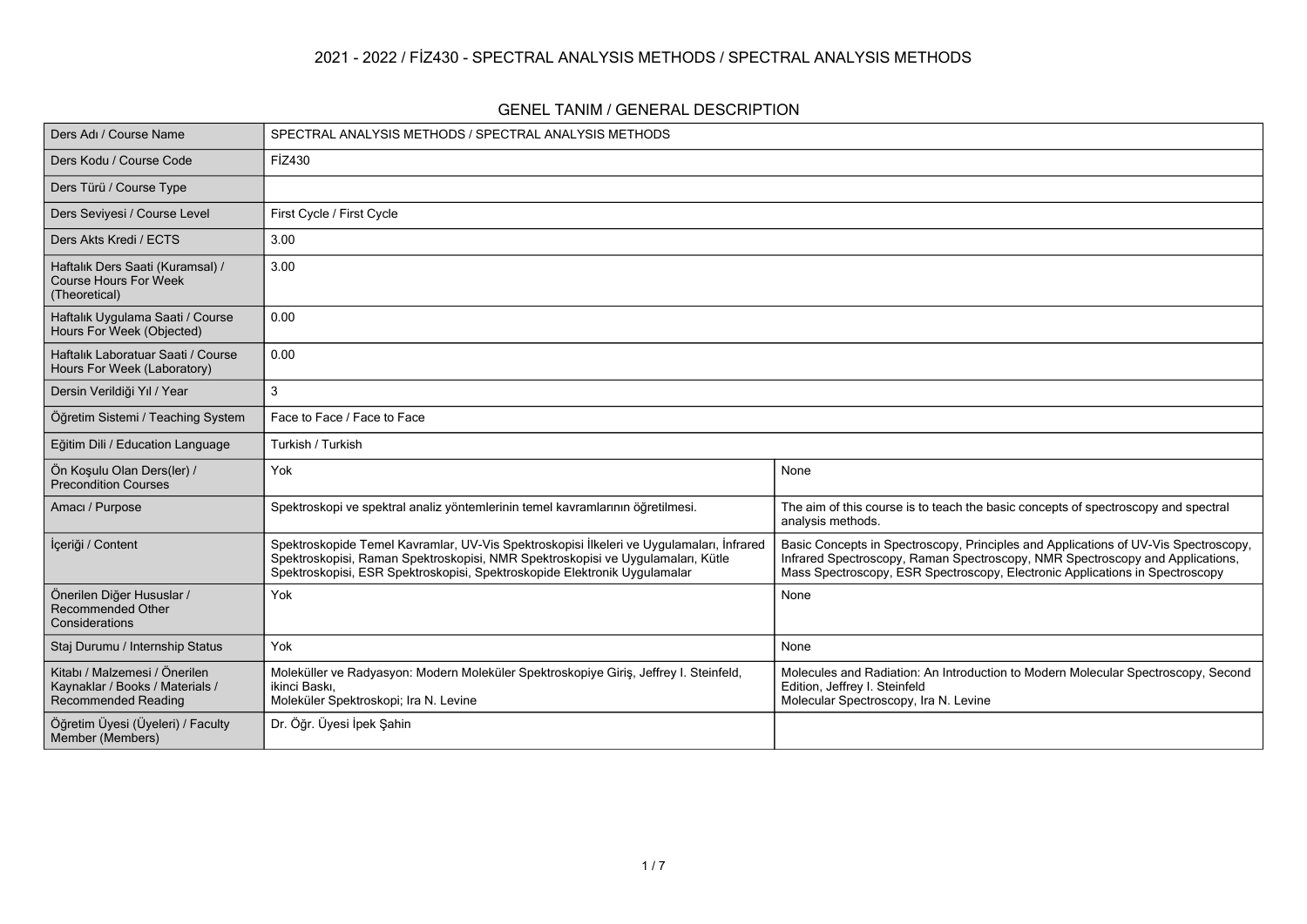# **ÖĞRENME ÇIKTILARI / LEARNING OUTCOMES**

| Madde ile elektromanyetik ışıma arasındaki etkileşmeleri kavrayabilme.    | Being able to comprehend the interactions between electromagnetic radiation with matter. |
|---------------------------------------------------------------------------|------------------------------------------------------------------------------------------|
| Çeşitli spektroskopi tekniklerini öğrenebilme.                            | Being able to learn various spectroscopic techniques.                                    |
| Bu tekniklerle ilgili analiz tiplerini değerlendirebilme.                 | Being able to evaluate analysis types of these techniques.                               |
| Bu tekniklerin fen bilimleri alanındaki uygulanabilirliğini kavrayabilme. | Being able to comprehend the applicability of these techniques in the field of science.  |

**HAFTALIK DERS İÇERİĞİ / DETAILED COURSE OUTLINE**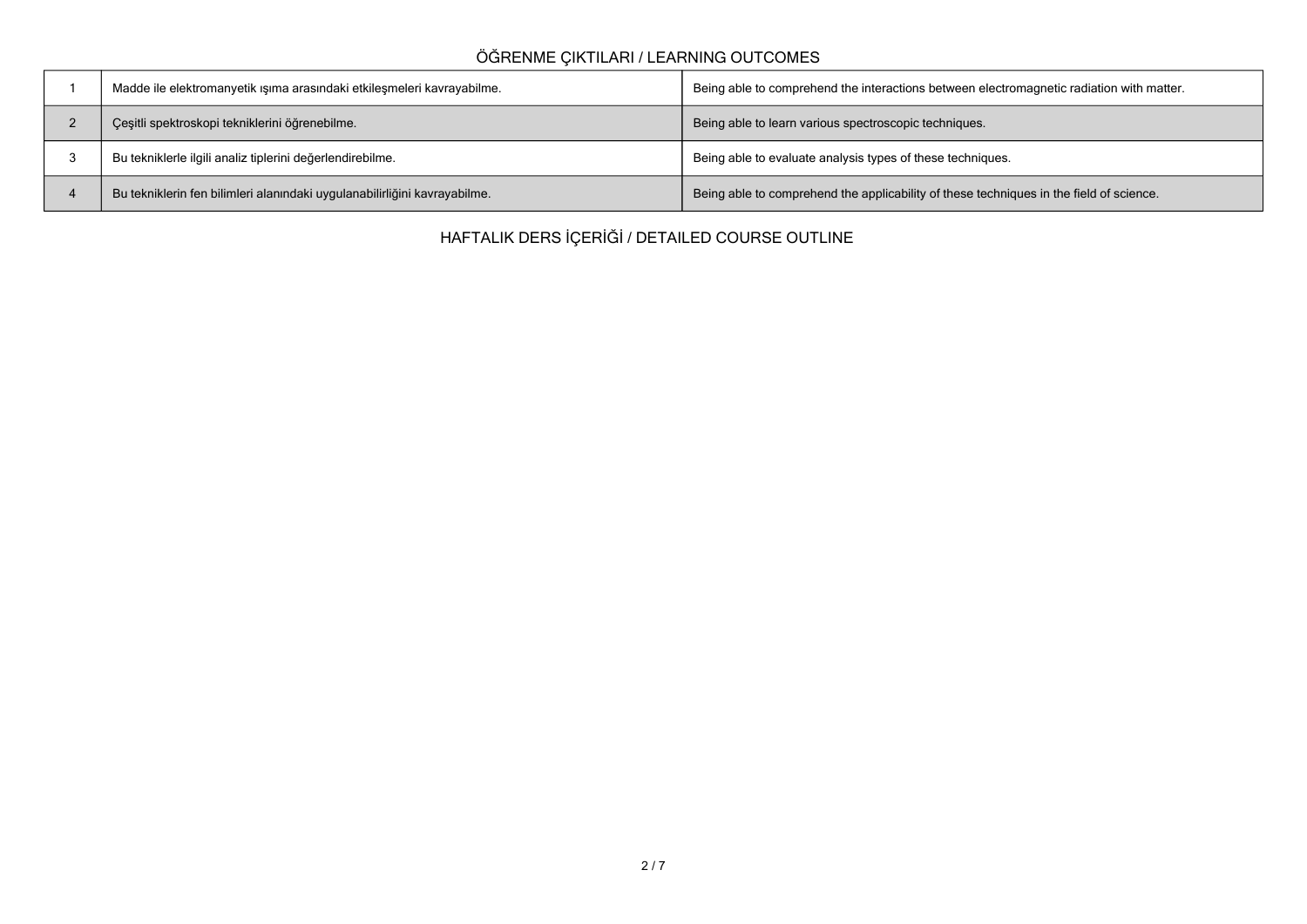| Hafta / Week             |                                                                                                                                                                     |          |      |                                                                       |                           |
|--------------------------|---------------------------------------------------------------------------------------------------------------------------------------------------------------------|----------|------|-----------------------------------------------------------------------|---------------------------|
|                          | Teorik Dersler / Theoretical                                                                                                                                        | Uygulama | lLab | Öğretim Yöntem ve<br>Teknikleri/Teaching Methods                      | Ön Hazırlık / Preliminary |
|                          |                                                                                                                                                                     |          |      | <b>Techniques</b>                                                     |                           |
| $\mathbf{1}$             | Spektroskopinin Tanımı, Elektromanyetik Işınım ve Özellikleri,<br>Işınımın Dalga Karakteri, Girişim ve Kırınım.                                                     |          |      |                                                                       |                           |
|                          | Definition of spectroscopy, Properties of Electromagnetic Radiation,<br>Wave Characteristics of Radiation, Interference and Diffraction.                            |          |      |                                                                       |                           |
|                          | Teorik Dersler / Theoretical                                                                                                                                        | Uygulama | Lab  | Öğretim Yöntem ve<br>Teknikleri/Teaching Methods<br>Techniques        | Ön Hazırlık / Preliminary |
| $\overline{2}$           | Işınımın Tanecik Karakteri, Elektromanyetik Spektrum, Maddenin<br>Kuantlı Yapısı ve Geçişler, Enerji Seviyeleri ve Geçişler.                                        |          |      |                                                                       |                           |
|                          | Particle Characteristics of Radiation, Eletromanyetic Spectrum,<br>Quantitative Structure of Matter and Transitions, Energy Levels and<br>Transitions.              |          |      |                                                                       |                           |
|                          | Teorik Dersler / Theoretical                                                                                                                                        | Uygulama | Lab  | Öğretim Yöntem ve<br>Teknikleri/Teaching Methods<br>Techniques        | Ön Hazırlık / Preliminary |
| 3                        | Çok Sayıda Atom veya Molekülün Enerji Dağılımı, Işınımın Madde ile<br>Etkileşmesi, Bazı Sistemler İçin Seçicilik Kuralları.                                         |          |      |                                                                       |                           |
|                          | Energy Distribution of Many Atom or Molecule, Interaction of<br>Radiation with Matter, Selectivity Rules for Some Systems.                                          |          |      |                                                                       |                           |
|                          | Teorik Dersler / Theoretical                                                                                                                                        | Uygulama | Lab  | Öğretim Yöntem ve<br>Teknikleri/Teaching Methods<br><b>Techniques</b> | Ön Hazırlık / Preliminary |
| $\overline{\mathcal{A}}$ | Temel Terim ve Tanımlar, Işın ve Madde Etkileşmesi, Atomik ve<br>Moleküler Enerji Geçişleri, Absorblama Olayı ve Absorblama Türleri.                                |          |      |                                                                       |                           |
|                          | Basic Terms and Definitions, Radiation and Matter Interactions,<br>Atomic and Molecular Energy Transitions, Absorption Event and<br>Absorption Types.               |          |      |                                                                       |                           |
|                          | Teorik Dersler / Theoretical                                                                                                                                        | Uygulama | Lab  | Öğretim Yöntem ve<br>Teknikleri/Teaching Methods<br>Techniques        | Ön Hazırlık / Preliminary |
| 5                        | UV ve Görünür Bölge Aborbsiyonu Ölçen Cihazlar, Kalitatif Analiz,<br>Kantitatif Analiz, UV - Görünür Absorpsiyon Spektroskopisinin Yarar<br>Sağladığı Alanlar.      |          |      |                                                                       |                           |
|                          | Devices Measuring UV and Visible Absorbtion, Qualitative Analysis,<br>Quantitative Analysis, Areas Outstanding Benefits of UV - Visible<br>Absorption Spectroscopy. |          |      |                                                                       |                           |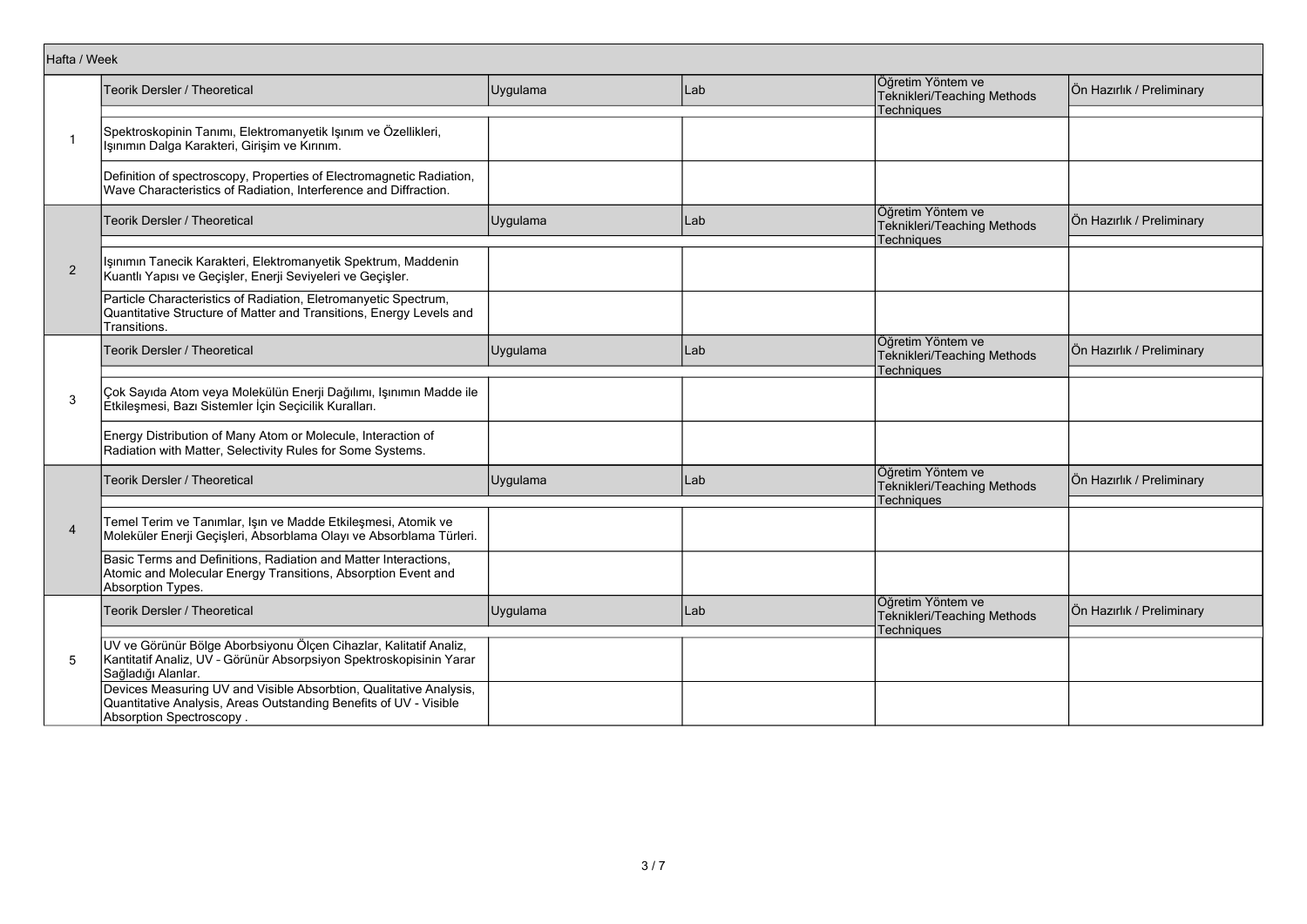|                | Teorik Dersler / Theoretical                                                                                                        | Uygulama | Lab | Öğretim Yöntem ve<br>Teknikleri/Teaching Methods<br><b>Techniques</b> | Ön Hazırlık / Preliminary |
|----------------|-------------------------------------------------------------------------------------------------------------------------------------|----------|-----|-----------------------------------------------------------------------|---------------------------|
| $\,6\,$        | İnfrared Teori, Titreşim Çeşitleri ve Seçimlilik Kuralları, Grup<br>Frekanslarını Etkileyen Faktörler, İnfrared Spektrofotometresi. |          |     |                                                                       |                           |
|                | Infrared Theory, Types of Vibration and Selectivity Rules, Factors<br>Affecting Group Frequencies, Infrared Spectrophotometer.      |          |     |                                                                       |                           |
|                | Teorik Dersler / Theoretical                                                                                                        | Uygulama | Lab | Öğretim Yöntem ve<br>Teknikleri/Teaching Methods<br>Techniques        | Ön Hazırlık / Preliminary |
| $\overline{7}$ | Örnek Hazırlama ve Ölçme Tekniği, İnfrared Spektroskopisinin<br>Uygulamaları, Yapı Tayini, Raman Teori.                             |          |     |                                                                       |                           |
|                | Sample Preparation and Measurement Technique, Applications of<br>Infrared Spectroscopy, Structure Determination, Raman Theory.      |          |     |                                                                       |                           |
|                | <b>Teorik Dersler / Theoretical</b>                                                                                                 | Uygulama | Lab | Öğretim Yöntem ve<br>Teknikleri/Teaching Methods<br><b>Techniques</b> | Ön Hazırlık / Preliminary |
| 8              | Ara sınav                                                                                                                           |          |     |                                                                       |                           |
|                | Mid term Exam                                                                                                                       |          |     |                                                                       |                           |
|                | Teorik Dersler / Theoretical                                                                                                        | Uygulama | Lab | Öğretim Yöntem ve<br>Teknikleri/Teaching Methods<br><b>Techniques</b> | Ön Hazırlık / Preliminary |
| 9              | Raman Spektrometreleri, Raman Spektroskopisinin Uygulamaları,<br>Açısal Momentum ve Manyetik Momentum, NMR Çekirdekler.             |          |     |                                                                       |                           |
|                | Raman Spectrometers, Applications of Raman Spectroscopy,<br>Angular Momentum and Magnetic Momentum, NMR Cores.                      |          |     |                                                                       |                           |
|                | Teorik Dersler / Theoretical                                                                                                        | Uygulama | Lab | Öğretim Yöntem ve<br>Teknikleri/Teaching Methods<br>Techniques        | Ön Hazırlık / Preliminary |
| 10             | Larmor Presesyonu ve Nükleer Manyetik Rezonans. Relaksasyon,<br>NMR Sinyalinin Şiddeti.                                             |          |     |                                                                       |                           |
|                | Larmor Precession and Nuclear Magnetic Resonance, Relaxation,<br>NMR Signal Intensity.                                              |          |     |                                                                       |                           |
|                | Teorik Dersler / Theoretical                                                                                                        | Uygulama | Lab | Öğretim Yöntem ve<br>Teknikleri/Teaching Methods<br>Techniques        | Ön Hazırlık / Preliminary |
| 11             | Lokal Manyetik Alanlar ve Çekirdeğe Etkiyen Net Alan, Spin<br>Sistemleri.                                                           |          |     |                                                                       |                           |
|                | Local Magnetic Fields and Clear Area Acting on Core, Spin Systems.                                                                  |          |     |                                                                       |                           |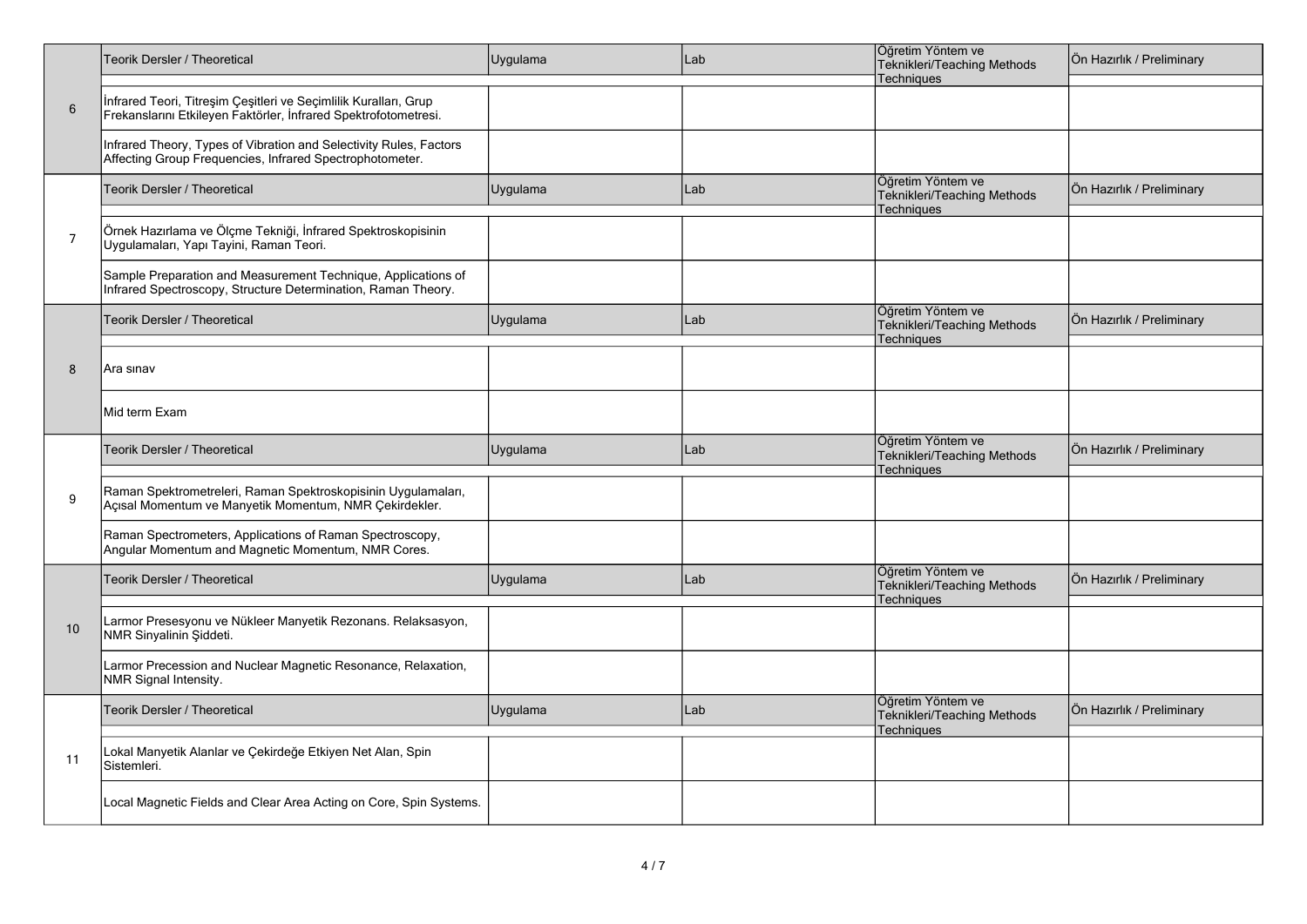|                   | <b>Teorik Dersler / Theoretical</b>                                                                                                                                                                    | Uygulama | Lab  | Öğretim Yöntem ve<br>Teknikleri/Teaching Methods                      | Ön Hazırlık / Preliminary |
|-------------------|--------------------------------------------------------------------------------------------------------------------------------------------------------------------------------------------------------|----------|------|-----------------------------------------------------------------------|---------------------------|
| $12 \overline{ }$ | Kütle Spektrometresinin Bölümleri, Ayırma Gücü, İzotoplar Yardımıyla<br>Spektrumdaki Pik Oranları Hesabı, Kütle Spektrumunun<br>Değerlendirilmesi, Kütle Spektrumu Çözüm Yöntemi.                      |          |      | Techniques                                                            |                           |
|                   | Mass Spectrometer Parts, Separation Force, Peak Ratios Account in<br>Spectrum using Isotopes, Evaluation of Mass Spectra, Solution<br>Method of Mass Spectrum.                                         |          |      |                                                                       |                           |
|                   | <b>Teorik Dersler / Theoretical</b>                                                                                                                                                                    | Uygulama | Lab  | Öğretim Yöntem ve<br>Teknikleri/Teaching Methods<br><b>Techniques</b> | Ön Hazırlık / Preliminary |
| 13                | Elektron Spin Rezonans, Elektron-Çekirdek Aşırı İnce Yapı<br>Etkileşmesi, Spin Hamiltonyeni, g Tensörünün Deneysel Tayini.                                                                             |          |      |                                                                       |                           |
|                   | Electron Spin Resonance, Interaction Electron-Nuclear Hyperfine<br>Structure, Spin Hamiltonien, Experimental Determination of g Tensor.                                                                |          |      |                                                                       |                           |
| 14                | Teorik Dersler / Theoretical                                                                                                                                                                           | Uygulama | Lab  | Öğretim Yöntem ve<br>Teknikleri/Teaching Methods<br>Techniques        | Ön Hazırlık / Preliminary |
|                   | Aşırı İnce Yapı Tensörü, Elektron Spin Rezonansla Bilgi Edinme<br>Yöntemleri, Elektron Spin Rezonans Spektrumlarına Örnekler.                                                                          |          |      |                                                                       |                           |
|                   | Hyperfine Structure Tensor, Electron spin resonance Methods to<br>Obtain Information, Examples of Electron Spin Resonance Spectra.                                                                     |          |      |                                                                       |                           |
|                   | Teorik Dersler / Theoretical                                                                                                                                                                           | Uygulama | lLab | Öğretim Yöntem ve<br>Teknikleri/Teaching Methods<br><b>Techniques</b> | Ön Hazırlık / Preliminary |
| 15                | Elektrik Nedir?, Elektron Akımı, Elektromotor Kuvvet, İletkenlik ve<br>Direnç, Ohm Kanunu, Sığa, Devre Nedir?, Devre Bağlantıları,<br>Yarıiletkenler, Entegre Devre.                                   |          |      |                                                                       |                           |
|                   | What is Electricity?, Electron Current, Electromotive Force,<br>Conductivity and Resistance, Ohm's Law, Capacitance, What is the<br>circuit?, Circuit Connections, Semiconductors, Integrated Circuit. |          |      |                                                                       |                           |
|                   | <b>Teorik Dersler / Theoretical</b>                                                                                                                                                                    | Uygulama | Lab  | Öğretim Yöntem ve<br>Teknikleri/Teaching Methods<br><b>Techniques</b> | Ön Hazırlık / Preliminary |
| 16                | Yarıyıl sonu sınavı                                                                                                                                                                                    |          |      |                                                                       |                           |
|                   | <b>Final Exam</b>                                                                                                                                                                                      |          |      |                                                                       |                           |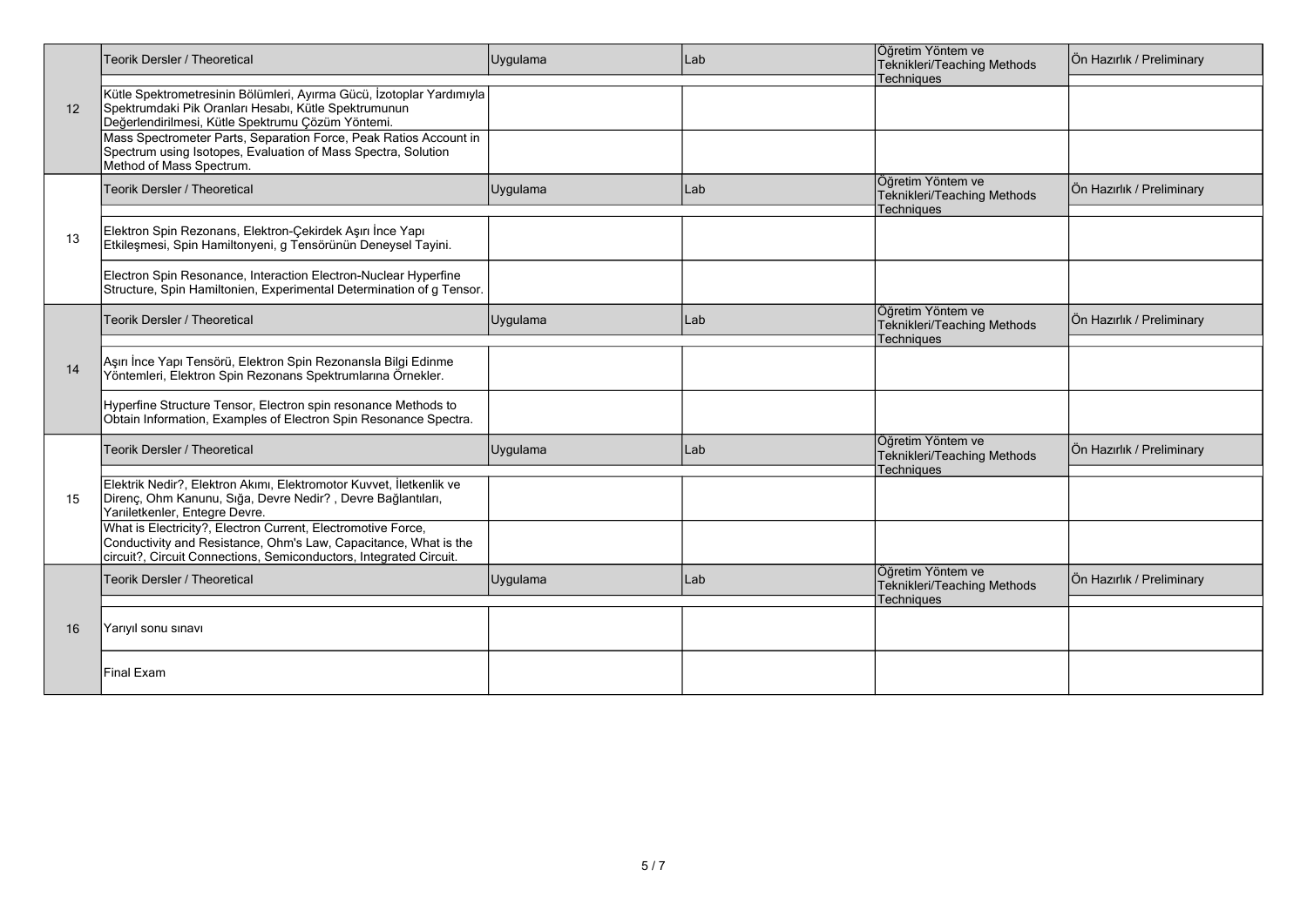## **DEĞERLENDİRME / EVALUATION**

| Yarıyıl (Yıl) İçi Etkinlikleri / Term (or Year) Learning Activities |  | Katkı Yüzdesi /<br>Percentage of<br>Contribution (%) |
|---------------------------------------------------------------------|--|------------------------------------------------------|
| Ara Sinav / Midterm Examination                                     |  | 100                                                  |
| Toplam / Total:                                                     |  | 100                                                  |
| Başarı Notuna Katkı Yüzdesi / Contribution to Success Grade(%):     |  | 40                                                   |

| Sayı /<br>Number                                                | Katkı Yüzdesi /<br>Percentage of<br>Contribution (%) |  |  |  |
|-----------------------------------------------------------------|------------------------------------------------------|--|--|--|
|                                                                 | 100                                                  |  |  |  |
|                                                                 | 100                                                  |  |  |  |
| Başarı Notuna Katkı Yüzdesi / Contribution to Success Grade(%): |                                                      |  |  |  |
|                                                                 |                                                      |  |  |  |

| Etkinliklerinin Başarı Notuna Katkı Yüzdesi(%) Toplamı / Total Percentage of Contribution (%) to Success Grade: |  |  |
|-----------------------------------------------------------------------------------------------------------------|--|--|
| Değerlendirme Tipi / Evaluation Type:                                                                           |  |  |

# **İŞ YÜKÜ / WORKLOADS**

| Etkinlikler / Workloads                                                      | Sayı /<br>Number | Süresi<br>(Saat) /<br>Duration<br>(Hours) | ∣Toplam İş Yükü<br>(Saat) / Total<br>Work Load<br>(Hour) |
|------------------------------------------------------------------------------|------------------|-------------------------------------------|----------------------------------------------------------|
| Ara Sinav / Midterm Examination                                              |                  | 2.00                                      | 2.00                                                     |
| Final Sinavi / Final Examination                                             |                  | 2.00                                      | 2.00                                                     |
| Derse Katılım / Attending Lectures                                           | 14               | 3.00                                      | 42.00                                                    |
| Proje Hazırlama / Project Preparation                                        |                  | 9.00                                      | 9.00                                                     |
| Proje Sunma / Project Presentation                                           |                  | 1.00                                      | 1.00                                                     |
| Ara Sınav İçin Bireysel Çalışma / Individual Study for Mid term Examination  |                  | 15.00                                     | 15.00                                                    |
| Final Sınavı içiin Bireysel Çalışma / Individual Study for Final Examination |                  | 30.00                                     | 30.00                                                    |
| Toplam / Total:                                                              | 20               | 62.00                                     | 101.00                                                   |